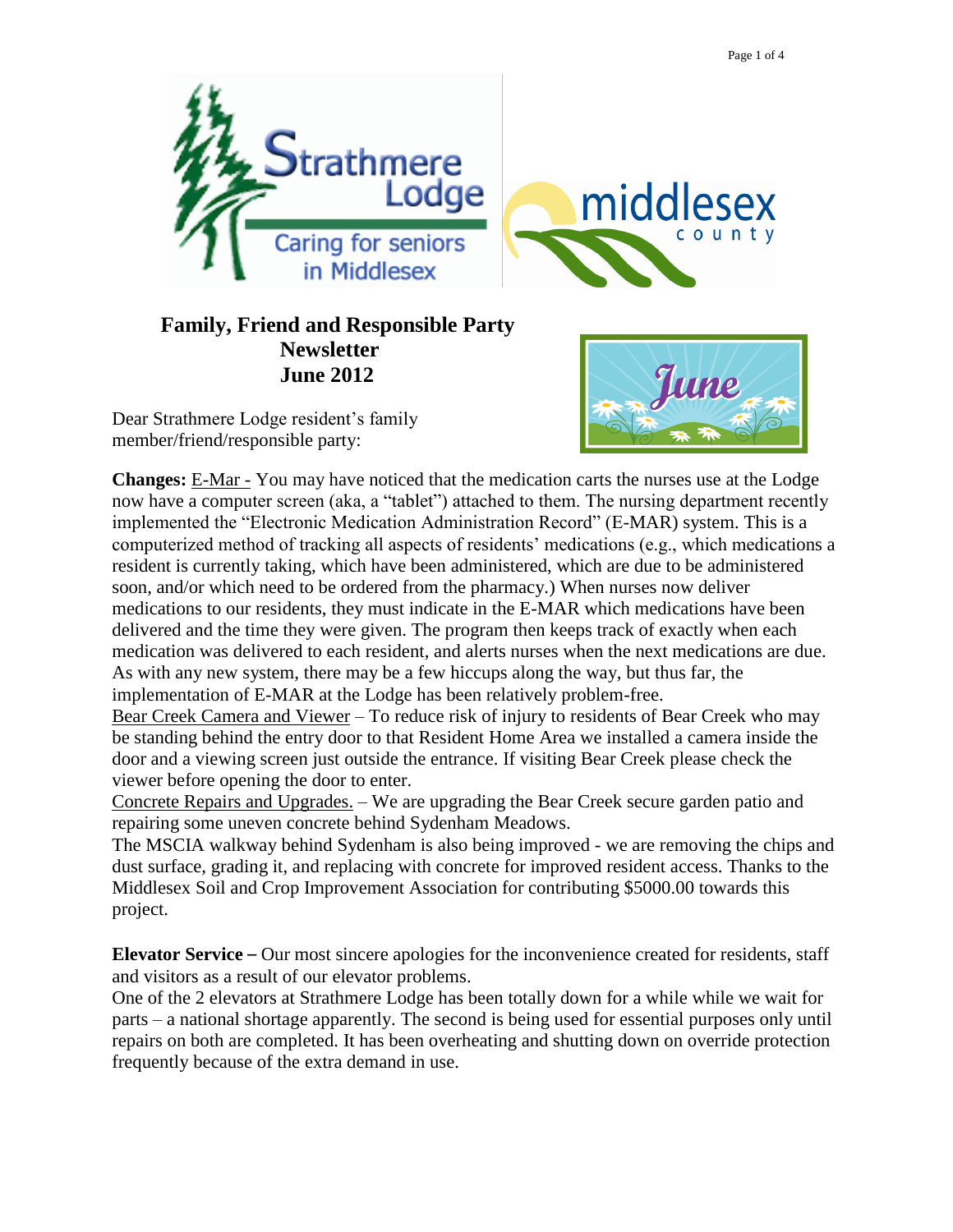We are rebuilding valves and gaskets on both elevators and installing hydraulic oil cooling systems to prevent them from overheating in the future to ensure long term and breakdown-free functioning of the elevators.

Visitors who require access to the second floor are permitted, with staff assistance, to use our main stairwell until the repairs are completed [hopefully by month end]. Those with special needs can use the elevator on request.

Please note that we would never use the elevators during an emergency evacuation [such as during a fire emergency]. Special slider board systems are installed in all of our stairwells to facilitate evacuation of non-ambulatory residents in the event of an emergency.

**Big Bike:** Thanks to the Strathmere Lodge Spinners, in partnership with the St. Clair Conservation Authority, for raising over \$1,600 for Heart and Stroke during the recent Big Bike Ride. 4 Strathmere Lodge residents and 14 Lodge employees and friends participated.

**Family & Friends Council-** This group of involved and caring friends and family members meets on a regular basis to share information and discuss common issues. The Council usually meets once a month at 1:30 pm in the Conference Room. For more information or to check on the times and dates of future meetings please contact Recreation Manager Marcy Welch at ext. 226

**Telephone Access** – When calling after regular office business hours or on weekends, if your call is not immediately answered, please leave a message and your call will be returned. You can also try again in the event all of our lines are busy.

Please do not call during mealtimes since it is a very busy time on the Resident Home Areas. If you encounter any problems with our phone system or if your call is not returned, please notify our Office Supervisor, Augustine Caines ASAP [e-mail [acaines@middlesex.ca](mailto:acaines@middlesex.ca) phone extension  $246$ ] noting the details – i.e. your name, contact number, type of problem, time and date you encountered the problem. Our intention is to provide a simple and effective system of communication for anyone contacting our Home.



## **Resident Transport-** *General Transportation*

Urgent EMS ambulance transportation of a resident from Strathmere Lodge to the Hospital is provided at no cost to the resident. It is covered by the Ministry of Health and Long Term Care.

The cost for Non-Urgent transportation of the resident back to the Lodge after discharge from Hospital or for transportation to a personal appointment outside the Lodge is the responsibility of the resident or his/her family/responsible party. The only exception is transportation for dialysis treatment and this is covered by the Ministry under the High Intensity Needs program.

*Wheelchair Accessible Vehicle -* Strathmere Lodge is one of the minority of LTC Homes which owns and operates a wheelchair accessible van/bus. Its primary purpose is for transporting groups of residents to Recreation/Activation sponsored events and activities. Over the years a number of residents and family members have commented that Strathmere Lodge should be charging for transporting residents for personal appointments. While this service was provided free of charge to residents it was nevertheless being subsidized by the County of Middlesex.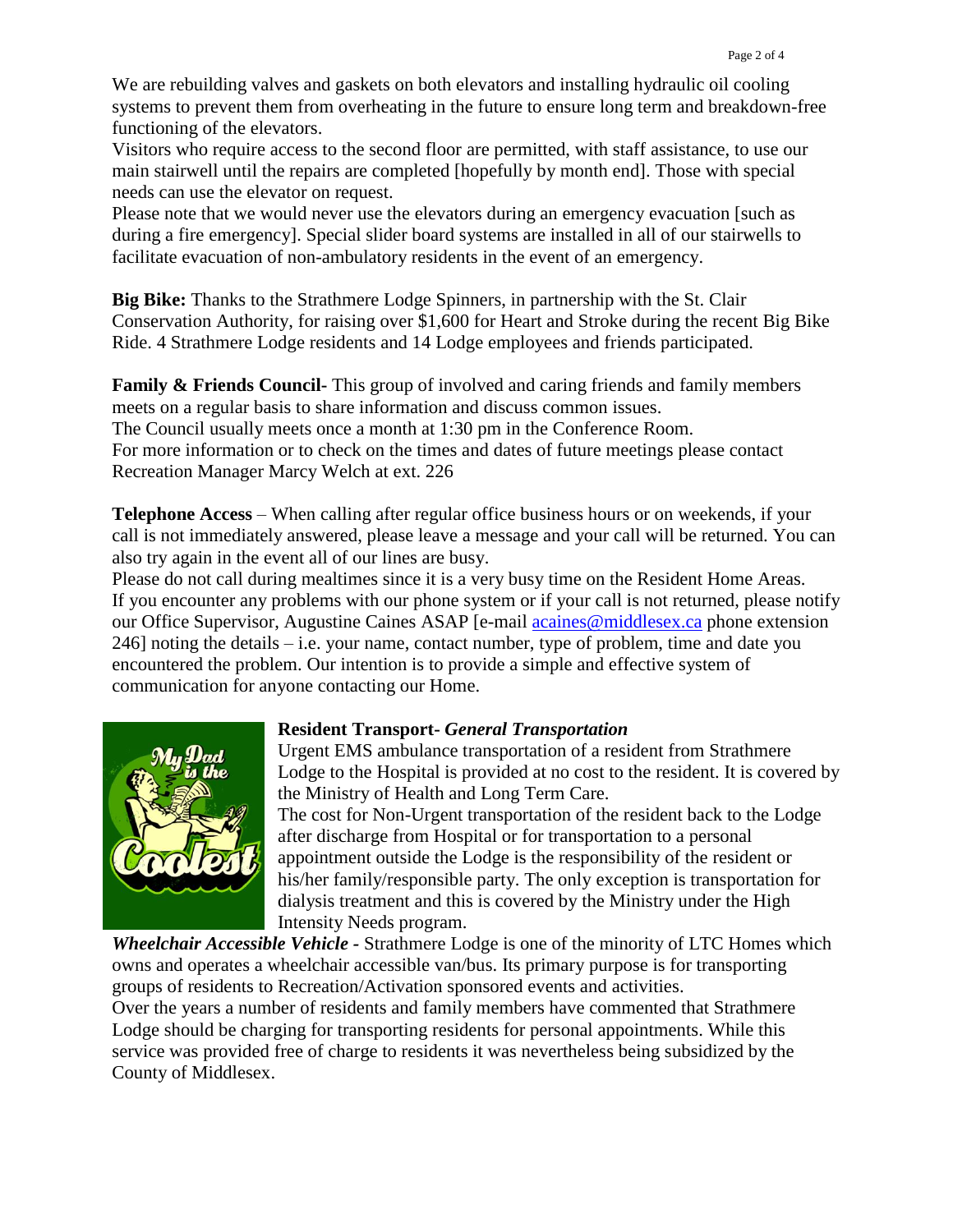*Costs -* Due to increasing financial pressures and the need to improve operational efficiencies, [given that transportation is not part of Strathmere Lodge's mandate or mission, and since transporting residents to personal appointments is a significant disruption to our Maintenance Department schedules], Strathmere Lodge had given consideration to totally eliminating this personal transportation service.

It was determined, however, that we should continue the service for the time being, on a very limited schedule, on primarily a cost recovery basis.

Strathmere Lodge initiated a similar "fee- for- service" structure for resident specialized foot care services in 2011 and specialized seamstress and clothing alteration service in 2012.

Residents have always paid for their dry-cleaning, telephone service, T.V. and internet cable, non-standard incontinence products, repairs to personal equipment, visitor meals, non- ODBP medications, hair dressing and barber services, tuck shop, ice cream day and the like.

*Consultation and Discussion -* The new fee-for service charge for Strathmere Lodge van service for resident personal appointments commenced on June 1, 2012 and was discussed well in advance with the Strathmere Lodge Management Team and both Family Council and Residents Council and noted in the Family and Friends Newsletter.

*Alternative Options -* Families and residents have a variety of alternative options when it comes to transportation for personal appointments:

Ambulatory residents and whose who can transfer from wheelchair to chair and vice versa, with only minor assistance, can be transported via personal/family vehicle or can use one of the 3 taxi services in the area. Regretfully none of these taxi services currently has a wheelchair accessible vehicle.

Residents with greater physical challenges can contact the local VON and register for transportation assistance. The transport fee is minimal.

If a resident requires wheelchair or stretcher transport, the Hospital, the Lodge, or resident can book one of the non-emergency transport services in London/Middlesex [Hoffman's from Dashwood and Voyageur from London]. Cost is usually \$170 + per one-way trip.

Occasionally, Strathmere Lodge may be able to provide local transportation service using our wheelchair accessible van, at \$40 per one-way trip.

**Feeling unwell? -** Please do not visit Strathmere Lodge if you or anyone in your home has a cold or symptoms of the "flu" [intestinal or respiratory]. While in the Home please be sure to use our waterless hand cleanser before and after visiting with your resident, upon entering, and as you are leaving our Home.



**Monthly Caregiver Support Group** – for family members of Strathmere Lodge residents living with Alzheimer's or related dementias. They are held on the  $4<sup>th</sup>$  Monday of each month [next meetings- June 25 and July 23] from 6:30 to 8:00 p.m. in our Conference room.

If interested, contact Diane at VON ACSP [Alzheimer Community Support Program] (519) 245- 3170, or talk to our Recreation Manager, Marcy Welch at ext. 226.

**Meal Satisfaction Survey** – Our recent survey of residents indicated that we had improved in providing meals at the right temperature and that the portion sizes and attractiveness of the servings was better than last year. Staff friendliness was rated as excellent while selection and variety of meals as well as quality, while still good, was identified as an area where we could be even better.